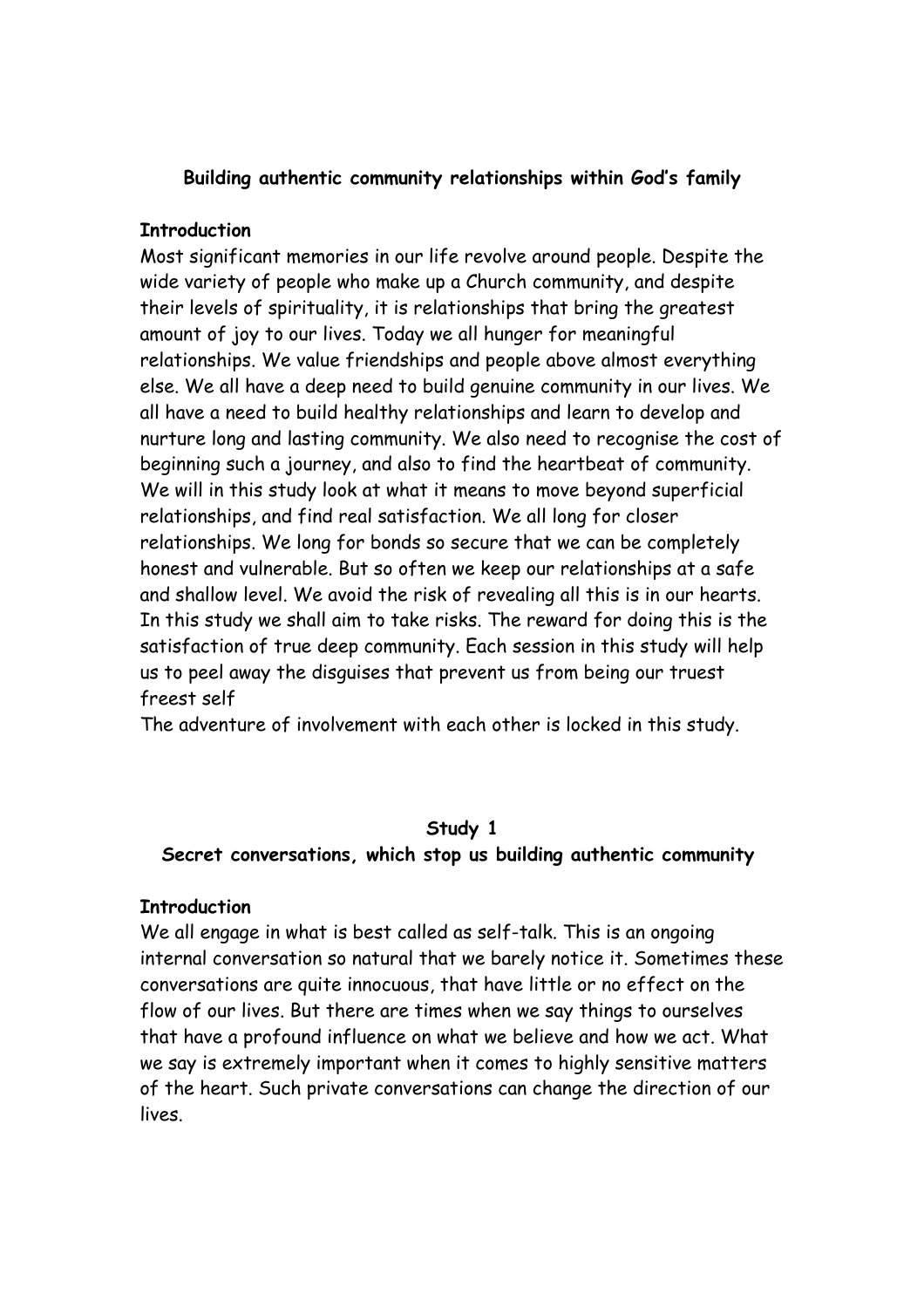# **The Big picture**

1. Describe how you felt when someone in your life took a private conversation you had with them and made it public information 2. What impact did this have on your relationship?

# **The Biblical picture**

Read John Ch 8 v 31-32 & 42-47

3. Describe the vivid and contrasting portraits of Jesus and Satan in this passage?

4. How does Jesus challenge the belief system of the religious leaders of his day?

5. How can theses challenges speak to 'religious' people today?

Sometimes our private conversations can be corrosive, and ends in defeat, especially when we start to compare ourselves to other people. "Everybody else looks so normal and happy, what's the matter with me?". Other times our private conversations can end in celebration. "I live my life everyday amongst countless people and yet the God of the Universe is thinking of me. He delights in me as I walk with Him"

6. Most of us have secret conversations about our self-worth that covers both sides of the above example. If your fellow small group/ cell members could hear your secret conversations about your self-worth, what is one thing they would learn about you?

7. When you have secret conversations about yourself on self- worth, what are the sources of this positive view of yourself?

We need to understand that when it comes to personal competency matters self talk is critical.

## **Being in the picture yourself**

8 .Choose one of the areas listed below and give an example of what a negative secret conversation about personal competency might sound like.

- a, starting a small business
- b. being asked to serve in a church ministry
- c. going back to school for additional education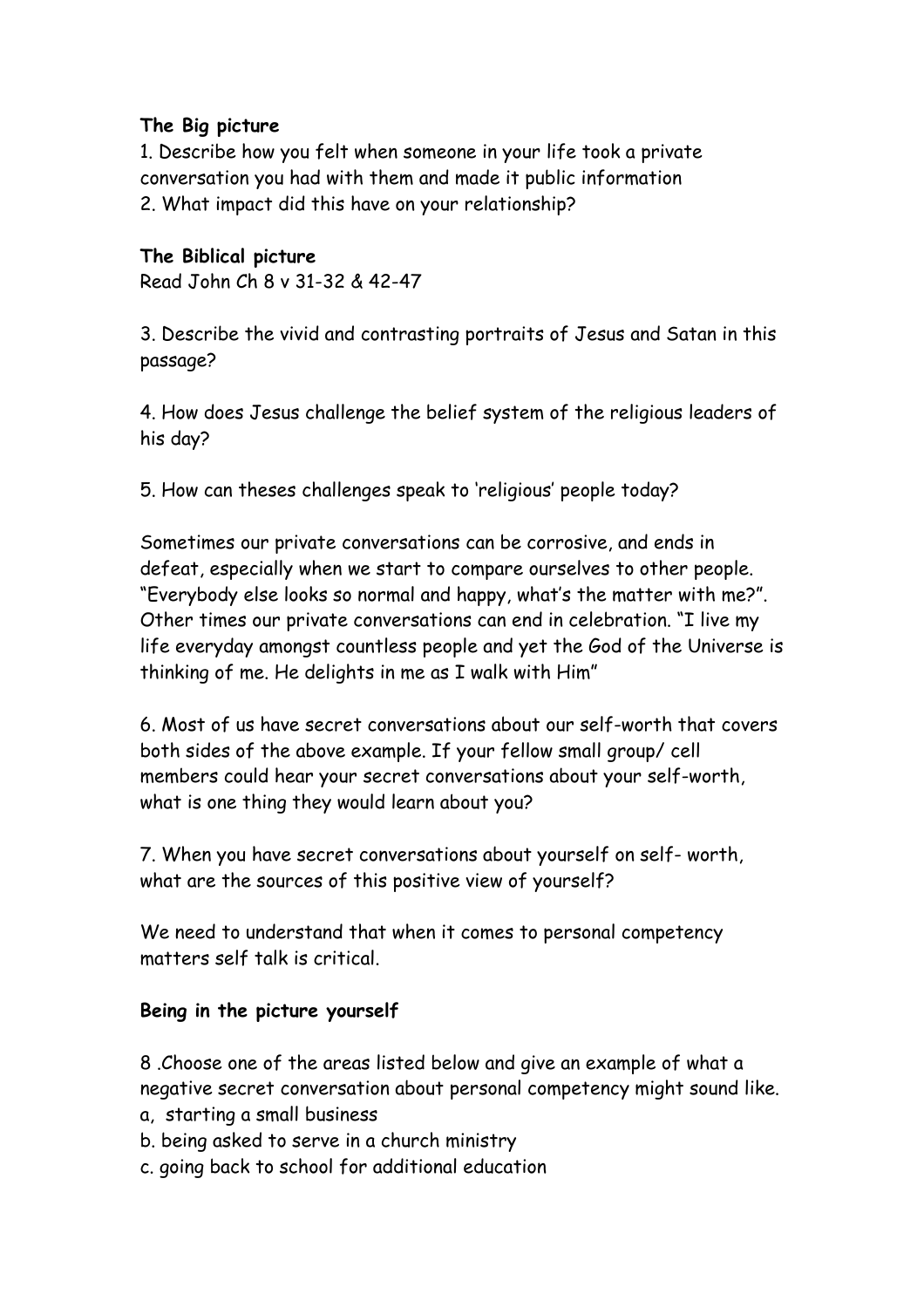9. what can you do to fight against the natural tendency to have these kind of debilitating negative secret conversations?

10. Using the same area you choose above, give an example of what a positive secret conversation about personal competency might sound like?

11. How can you develop a more positive internal dialogue about your personal competency?

The importance of spiritual self-talk is an important factor in developing self-worth. A corrosive attitude here can make a great difference to our ability to develop relationships.

When we acknowledge that we are pretty good at making a mess of our own life and the lives of others, and we cry out to God for His help to help us in getting things right both inside ourselves and between other people, then we are on the way to a quality of life and relationships which is enriching and eternal.

12. If you have come to a point where you have told the truth to God and acknowledged your need of His saving power in your life, how has this spiritual truth telling transformed your life?

13. If you have not come to this point, where you have admitted to God that you need a saviour, what is standing in your way?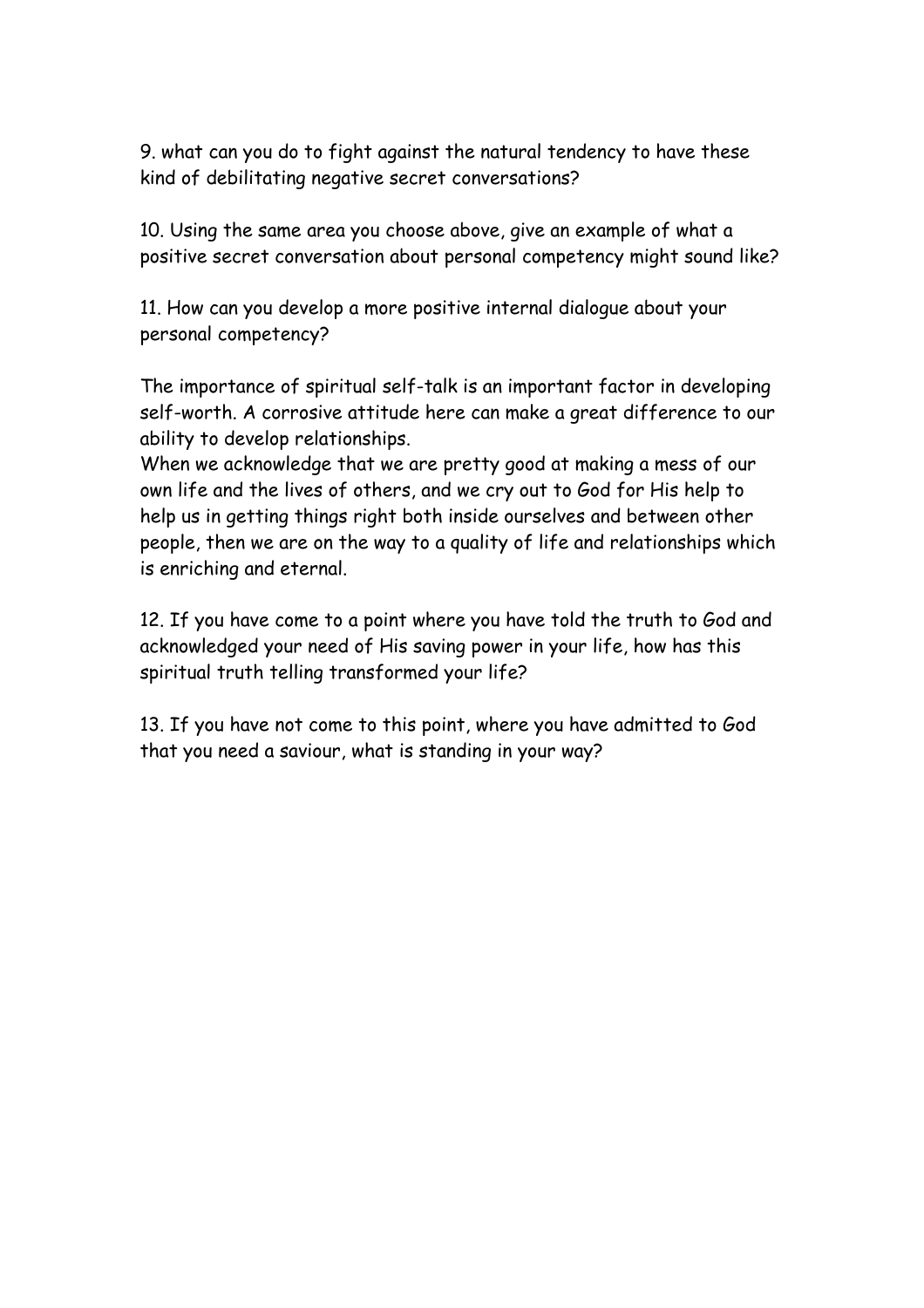## **Study 2 The lies we use to avoid building authentic community**

## **Introduction**

In discovering the rewards of authentic relationships with others we need to be alert to a spirit of error as well as a spirit of truth. By that I mean the Dentist will sometimes say to us 'You won't feel a thing'. We immediately think 'I doubt it'. That is the truth detector going bleep in our mind. When someone says ' What I am about the say is going to hurt me more than it will hurt you," The truth bleeper in our heads goes 'I don't think so, I think I'm being prepared for a confrontation that might hurt me a whole lot more'.

Certain phrases like this, trip our truth sensors, when this happens we need to prepare ourselves for action. We also need to be aware that we can trip the truth sensors in others by what we say to them. We can wreak havoc in other peoples lives by what we say, and induce pain, heartache and disappointment. We also need to be careful what we say to others.

## **The Big picture**

1. what are some of the statements that bleep your truth detector?

# **The Biblical picture**

Read Psalm 15v 1-4

2. The passage paints a picture of a person who can enter God's presence freely. Describe what this person looks like?

3. In verse 2 we are called to speak the truth from the core of our heart. What does it mean to speak the truth within your own heart?

## **Being in the picture**

Sometimes an opportunity of challenge faces us, and without ever thinking, we say 'I could never do that.' We think about losing weight and we say 'I could never do that.' Another speaks of using their gifts in ministry and we say 'I could never do that.' What's worse is not just thinking or saying this but actually believing it.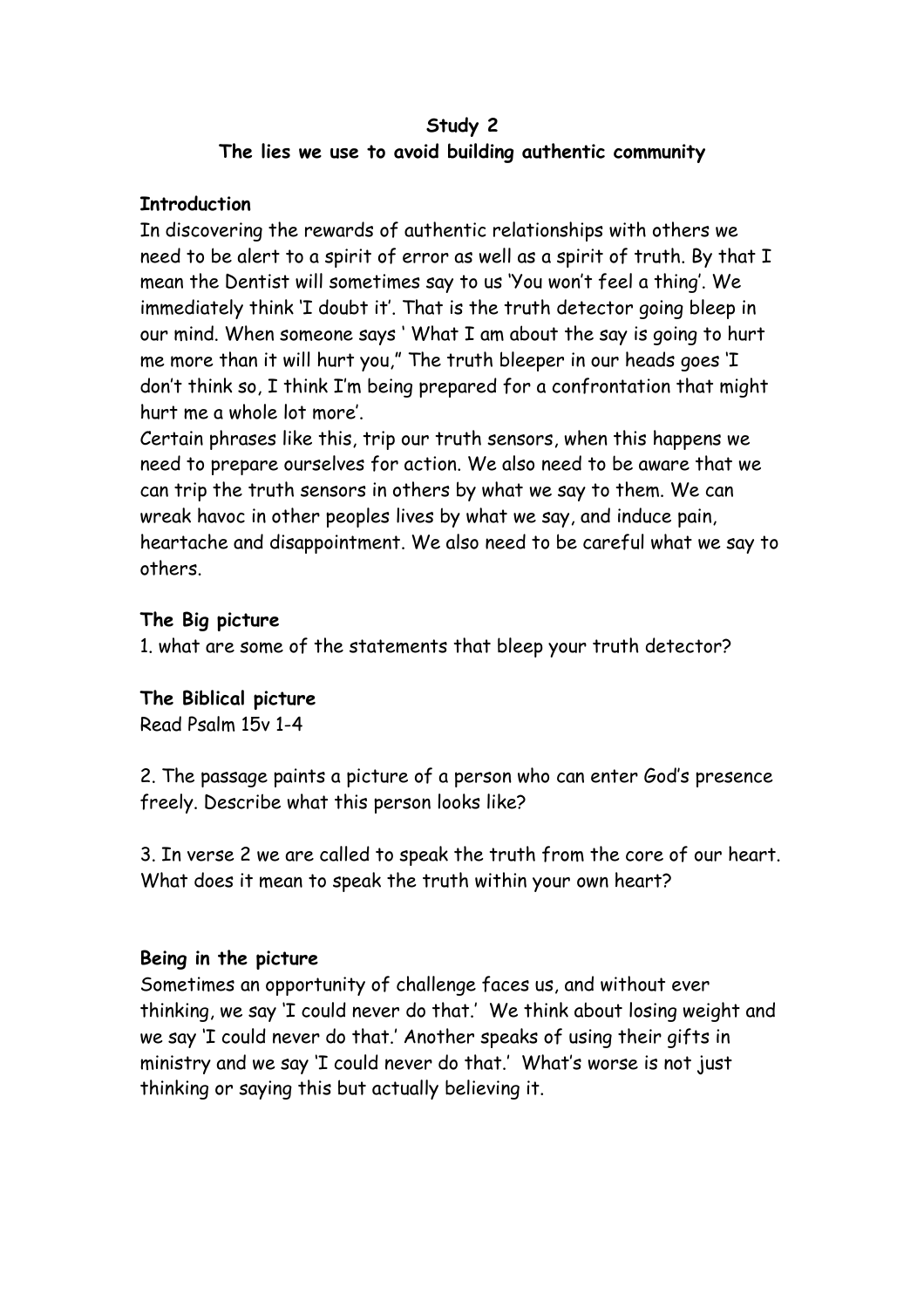4. We all have dreams and desires in our lives that get stomped down by the lie 'I could never do that'. What is one area of your life in which you have battled this lie or are presently battling it?

5. What can your group/ cell members do to help you fulfil your dream or desire?

We can sometimes either paralyses ourselves or others by the statement, 'Oh that would be terrible' where there is an exaggeration of the consequences of a minor slip up. At the root of this, is an intense pressure to please all the people all the time, it's an expectation that we need to give up and liberate ourselves from. When we are anxious about what might happen, what others will think, how bad the results will be, we are buying into a deadly lie.

6. What is an area of your life in which you are avoiding doing something because of the lie 'That would be terrible'?

7. If you can tell of a time you overcame your fear of this statement, and found out it was not so terrible after all.

The truth is that our needs and wants are easily confused. The statement 'I need this, or that'. We can easily fall into the error of saying, 'I need the newest piece of technology, latest phone, a bigger house'

8. What one thing are you seeking right now with an "I need it" mentality'?

9. What will it take for you to be honest and move this item from your 'need' to your 'want ' list?

One of the most deadly errors is the statement 'God will never forgive me for that'. When we believe this a dark cloud hangs over our head, our outlook on life is changed, we feel defeated, discouraged, we can feel tortured by it.

10. What would you say to a follower of Christ who said, 'I've lied to my boss, neglected my children, cheated on my spouse. There is no way God could ever forgive me. I'm too bad to experience God's love and cleansing'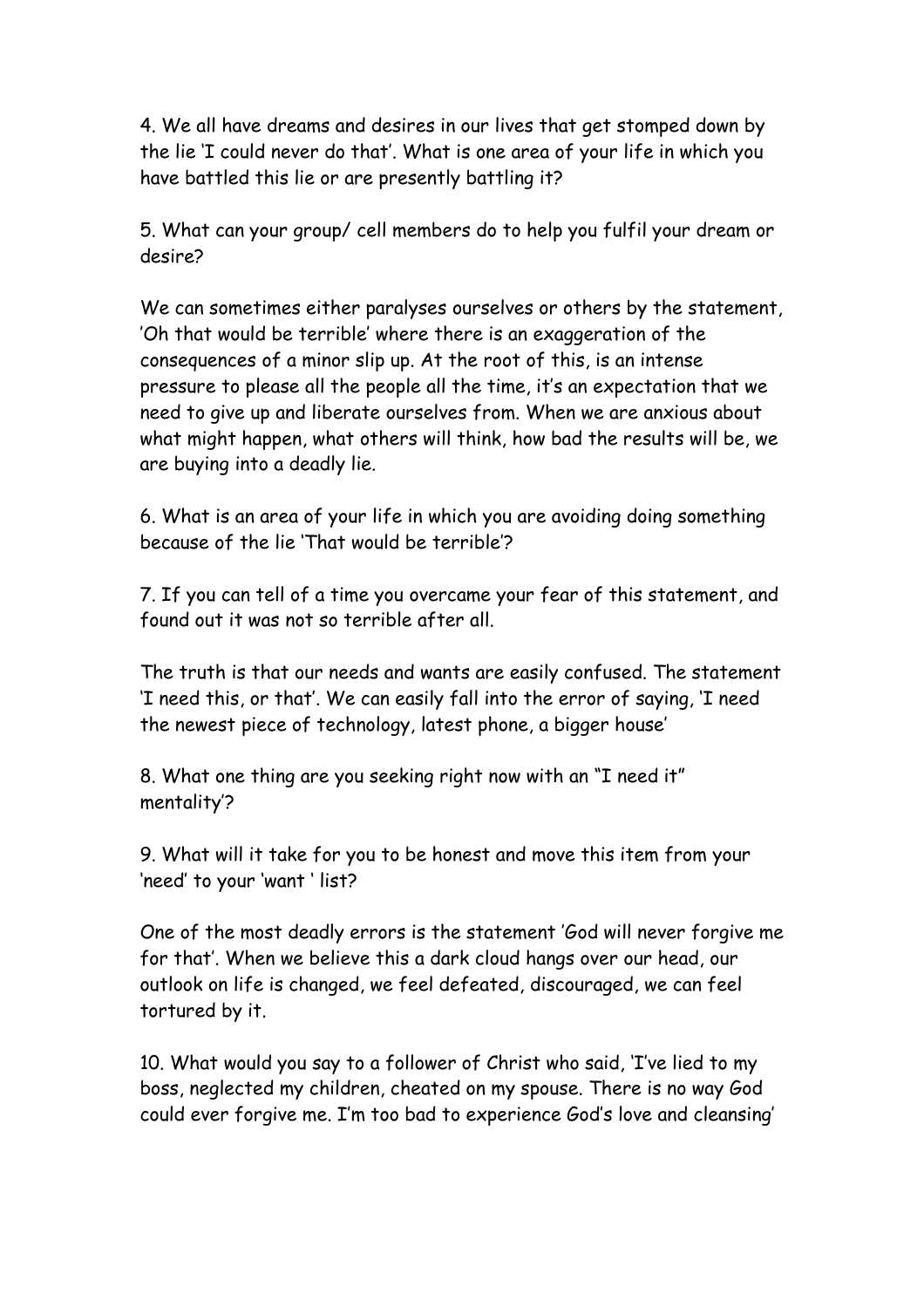One subtle error statement to consider is 'God probably could not do much through someone like me'. The truth is that there is no one else with your S.H.A.P.E. Your **S**piritual gifts, your **H**eart for things, your natural or learnt **A**bilities, your **P**ersonality, your life **E**xperiences

11.What is one think God is doing in your life today that you once believed was impossible?

12. Here are a few verses, which you can commit to memory to help you be more sensitive to overcoming the challenges of a spirit of error. Isaiah Ch 1 v 18 Jeremiah Ch 31v 34 Psalm 103v12 Ephesians Ch 1 v7 1 John Ch 1 v 9

13. Can you identify one thing you have been avoiding because you have been listening to the deadly lie 'I could never do that'?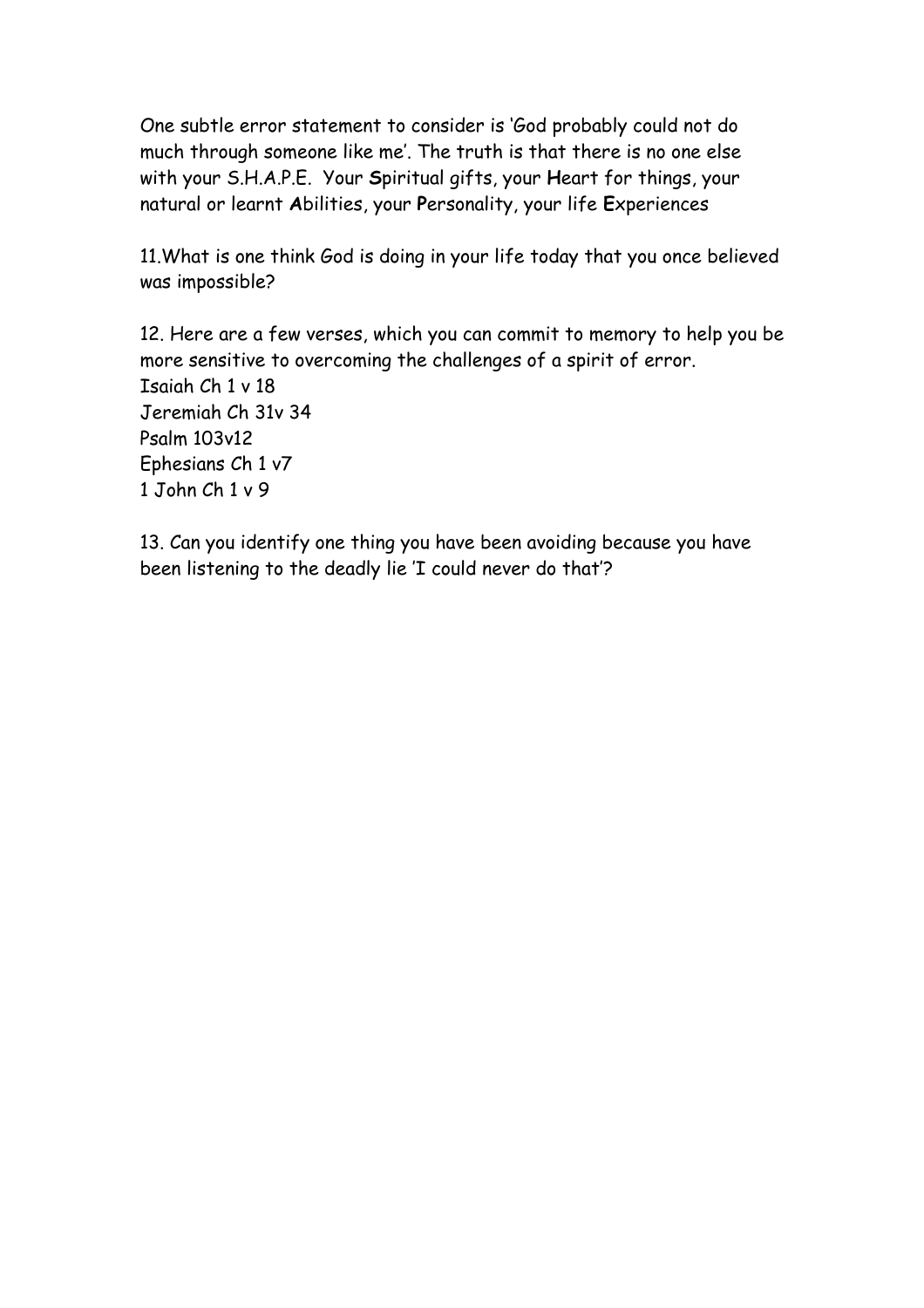## **Study 3 Honest conversations build authentic community**

## **Introduction.**

We all yearn for relationships in which we can be completely honest, open and vulnerable, in which we can share failures as well as successes, shortcomings as well as strengths. In which we can reveal doubts and fears and find empathy and confidentiality. These intimate, authentic relationships are exactly what God has in mind for us. He created us for relationships, and He wants us to experience then at their best. To move from pseudo-community we need to move from the safely of peace keeping all the time into the area of truth telling, but most of us will do anything to avoid a conflict.

## **The Big picture**

1. Describe in vivid details a time you were burning to tell the truth but decided not to?

2. What were some of the results of that decision?

# **The Biblical picture**

Read Ephesians Ch 4 c 14-16, 25 3. How can speaking the truth, even when it is hard or painful, be an expression of love?

4. In this passage we are called to 'put off falsehood and speak truthfully'. What are some of the common falsehoods spoken in the following places The workplace The home The church The political arena

## **Being in the picture**

Honesty is essential for human relationships, yet too often we are quick to solve a problem rather then addressing what it is. We pretend that everything is OK, when the truth is that there are battle scars that need to be healed.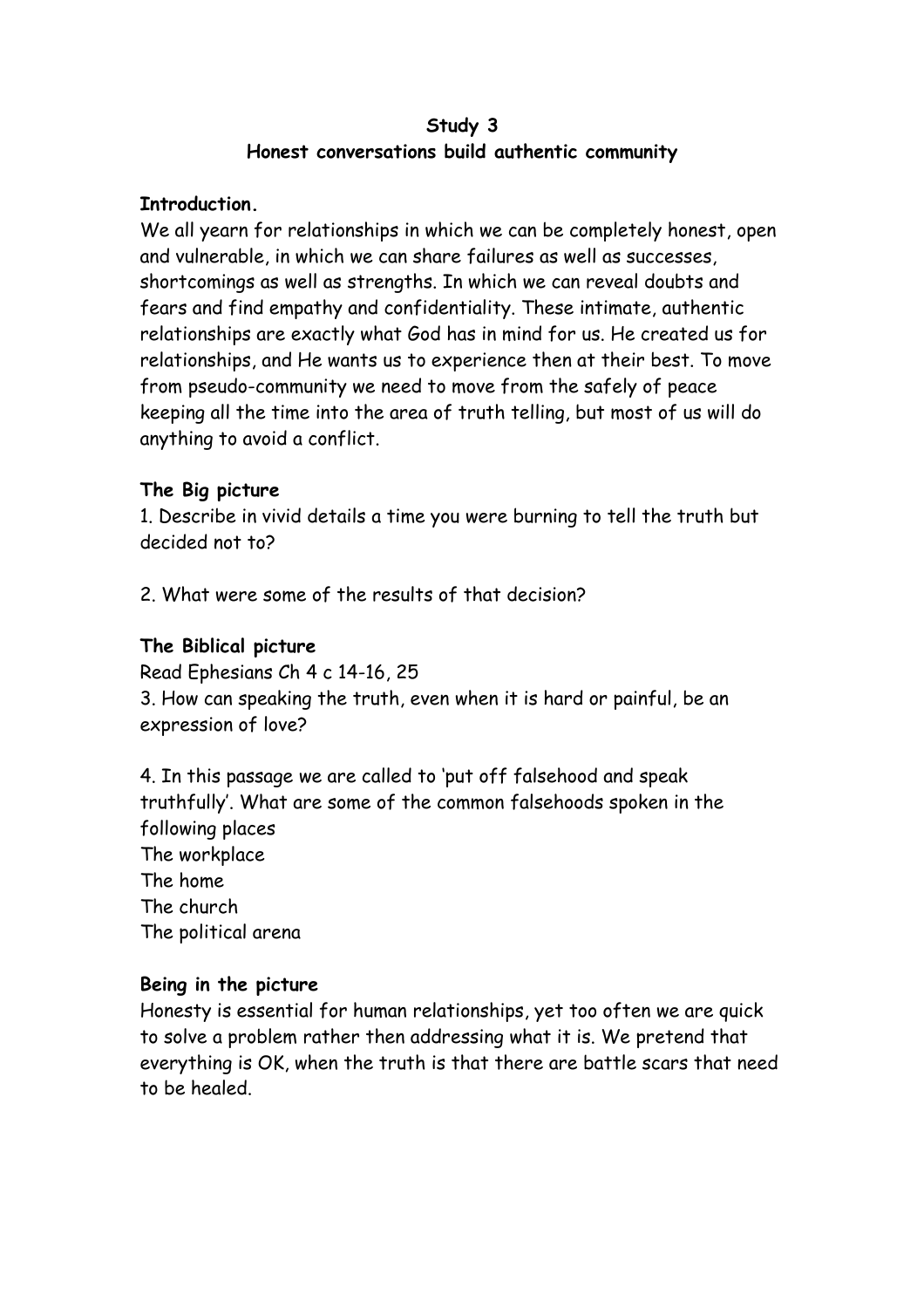5. How do you respond when you are in a situation where you want to tell the truth, but you know that truth telling will stir up problems, and ' rock the relationship boat'?

6. Tell about an instance when you risked telling a truth and found that, with time, it deepened the relationship?

The reality is that a relationship preserved through a consistent commitment to avoid telling the truth is counterfeit peace. It results in a pseudocommunity, in such a community feelings beg to be shared but never are.

7. Describe what a pseudocommunal relationship would look like to you in these areas Daily conversations Handling a difference of opinion Expressing appreciation.

8. Identify one relationship you have right now that is in pseudocommunity because it lacks the transparency of truth telling. What is keeping you from telling the truth in this relationship?

To enjoy the skiing of Vail in Colorado, from the town of Denver, one has to travel through the Eisenhower tunnel. There is no other route to follow. In order to move from pseudocommunity to authentic community you have to travel the tunnel of turmoil. In this tunnel hurts are unburied, hostilities revealed, tough questions asked, it takes and involves risk. But to go through this tunnel of turmoil move us from pseudocommunity to real authentic community.

9. Entering the tunnel of turmoil is a choice each of us must make to enter into communal relationships. What are the possible A, risks of entering the tunnel of turmoil? b. The potential benefits of entering the tunnel of turmoil?

10. Who is one person in your life right now with whom you need to enter the tunnel of turmoil with if you are going to discover real community?

11. How can you group/ cell support and pray for you as you undertake this challenge?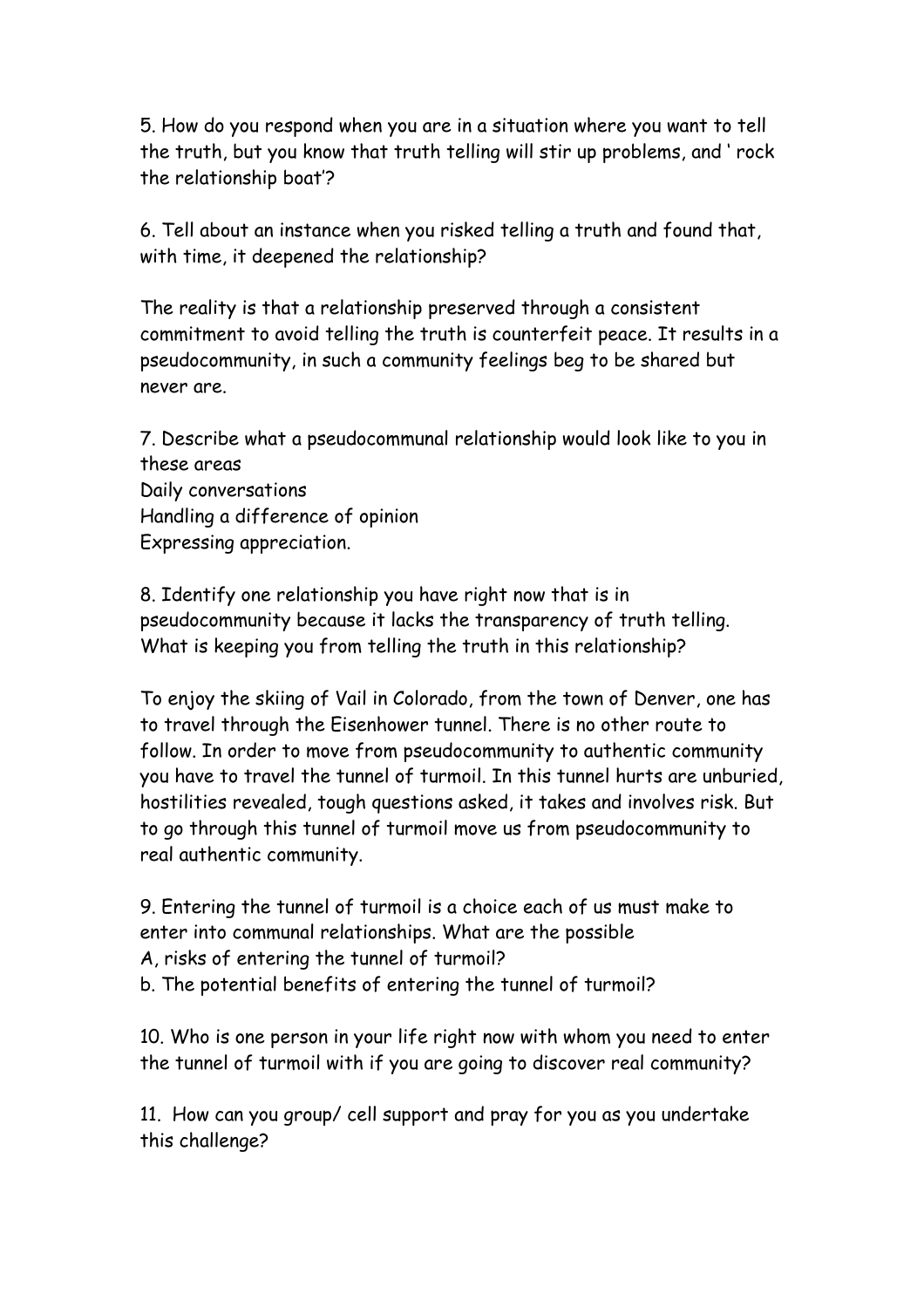#### **Study 4 The shortcuts to identify and avoid in building authentic community**

## **Introduction**

The Tunnel of Turmoil is not an easy journey to make, and so we often try to find shortcuts, and look for other methods of communication. Rather than speaking the truth in a clear and loving manner, we use subtle tactics and sneak attacks. The problem is that all of these shortcuts are really dead ends. We just need to identify the shortcuts, and avoid using them. We just need to learn how to begin communicating with honesty and authenticity. We need to avoid the games of Sarah the stonewaller, who when she is hurt, pouts till someone notices, Ivan the Intimidator, who uses pressure tactics to get what he wants, Gary the Guilt tripper, who uses coercion to get his way, Henry the Hint- dropper, he wants real relationships, but just hints at it, and Mary the Manipulator, she knows what she wants, but nags others to conform to what she wants.

# **The Big picture**

1. What are some of the shortcuts you have seen people using to communicate what they are feeling without really telling to truth?

# **The Biblical picture**

Read John Ch 4 v 7-26

2. We are all familiar with the games people play to avoid telling the truth. Jesus never played games, he always spoke the truth. In this passage how does Jesus tell the truth in the following areas. How did he speak the truth about Himself? How did he speak the truth about the Samaritan woman's past? How did he speak the truth about the Samaritan woman's spiritual condition and need? How did he speak the truth about worship? How did he speak the truth about the spiritual needs of all people?

3. How does the example of Jesus ' truth telling stand in stark contrast to the shortcuts people use today?

# **Being in the picture**

4. Do you see anything of the hint- dropping tactics to building authentic community in yourself?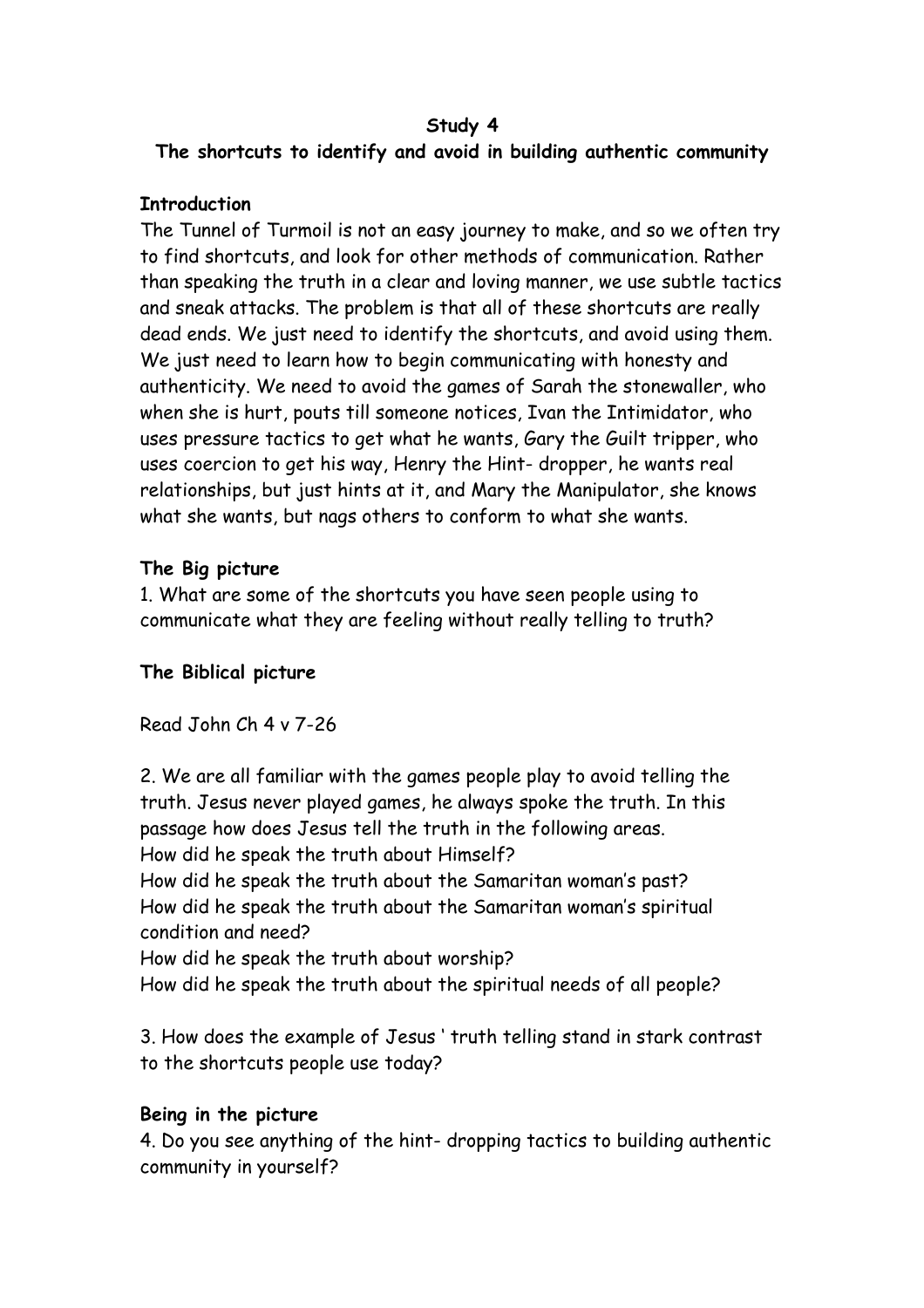5. How do you see hint-dropping tactics as others relate to you?

6. What are some of the results you have seen in your relationships when hint dropping replaces truth- telling?

7. Do you see anything of the manipulating tactics in your relationships?

8. What is the results in a relationship when a person resorts to manipulation instead of truth- telling?

9. How have you experienced the guilt- trip approach to communication in one of the following area Work setting In your home growing up In friendship In church

10. What were the consequences of this approach to communication?

Tips on how to build transparency into a relationship

- 1. Identify the real issue.
- 2. Arrange to meet the person face-to-face as soon as possible.
- 3. When you meet, affirm the relationship before you open up the agenda
- 4. Make observations rather than accusations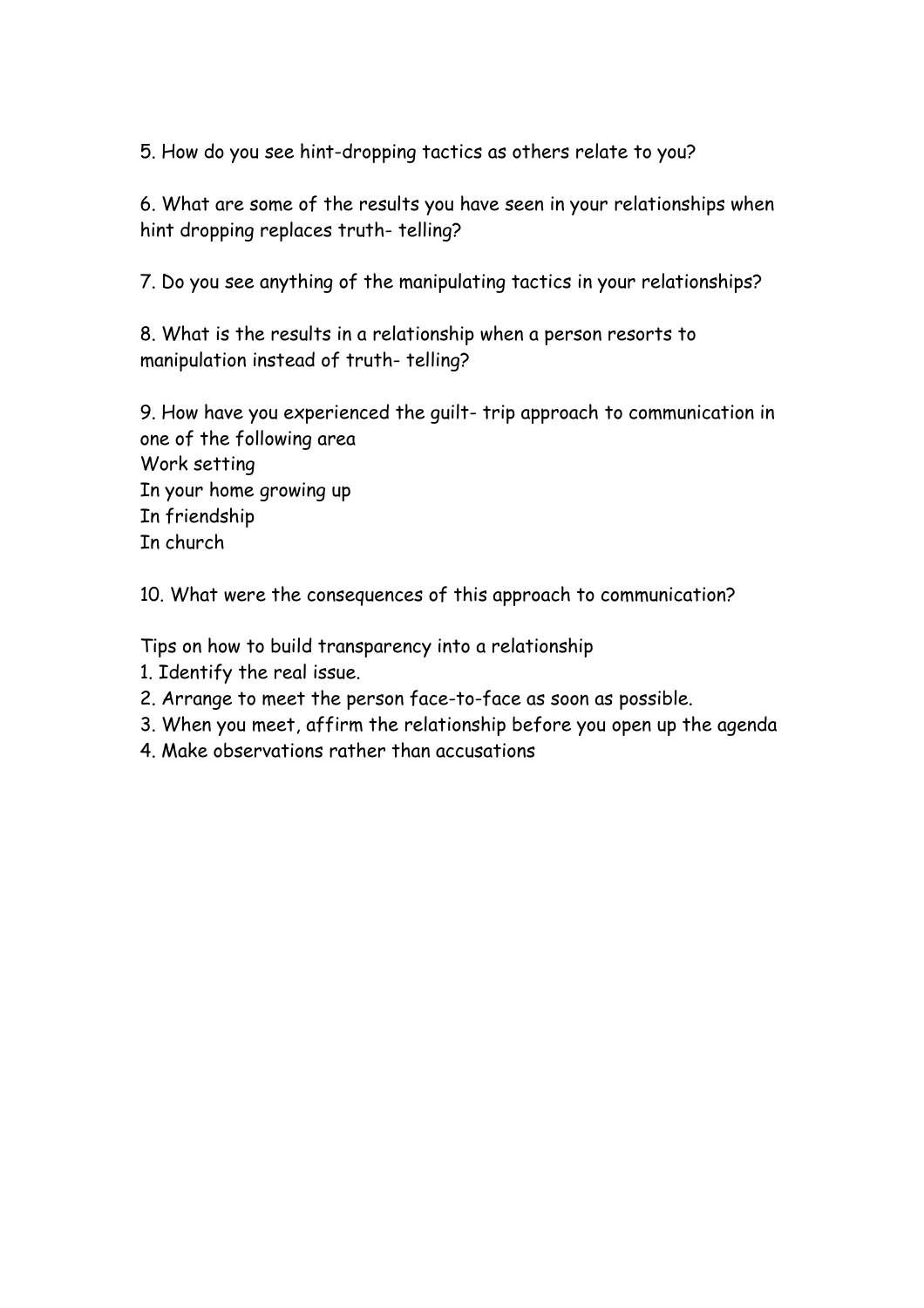## **Study 5**

**The skill of using positive expressions in building authentic community**

# **Introduction**

The Bible speaks of 'encouraging one another', about 'building one another up', the challenge we need to keep facing daily is learning the skill of expressing positive emotions. We often use the excuses for not using positive emotions, by saying. 'I just don't know how to express myself that way. 'It's not British to do that'. We can all be like the Father who was sharing quite openly with his friend just how pleased he was with his son and the business he had started up. He was full of praise for his son. A week later the friend met the son, and told him all that his father had said. The son replied,' Why would he tell you and not tell me?' The pain in the young man's face was clear to see.

## **The big picture**

1. Why do you think this father would freely tell others about his admiration and respect for his son, but not tell the son himself?

2. Why do you think the son was hurt and angry when he heard his father's praise from another person?

# **The Biblical picture**

Read Luke Ch 17 v 11-19

3. What impresses you about the Samaritan leper in this story?

4. How can his actions and words function as an example in your relationship with Jesus?

5. Ten lepers were healed, but only one came back to express gratitude and appreciation. What do you think stood in the way of the other nine coming back to respond to Jesus?

6. What stands in the way of your expressing appreciation and positive emotions?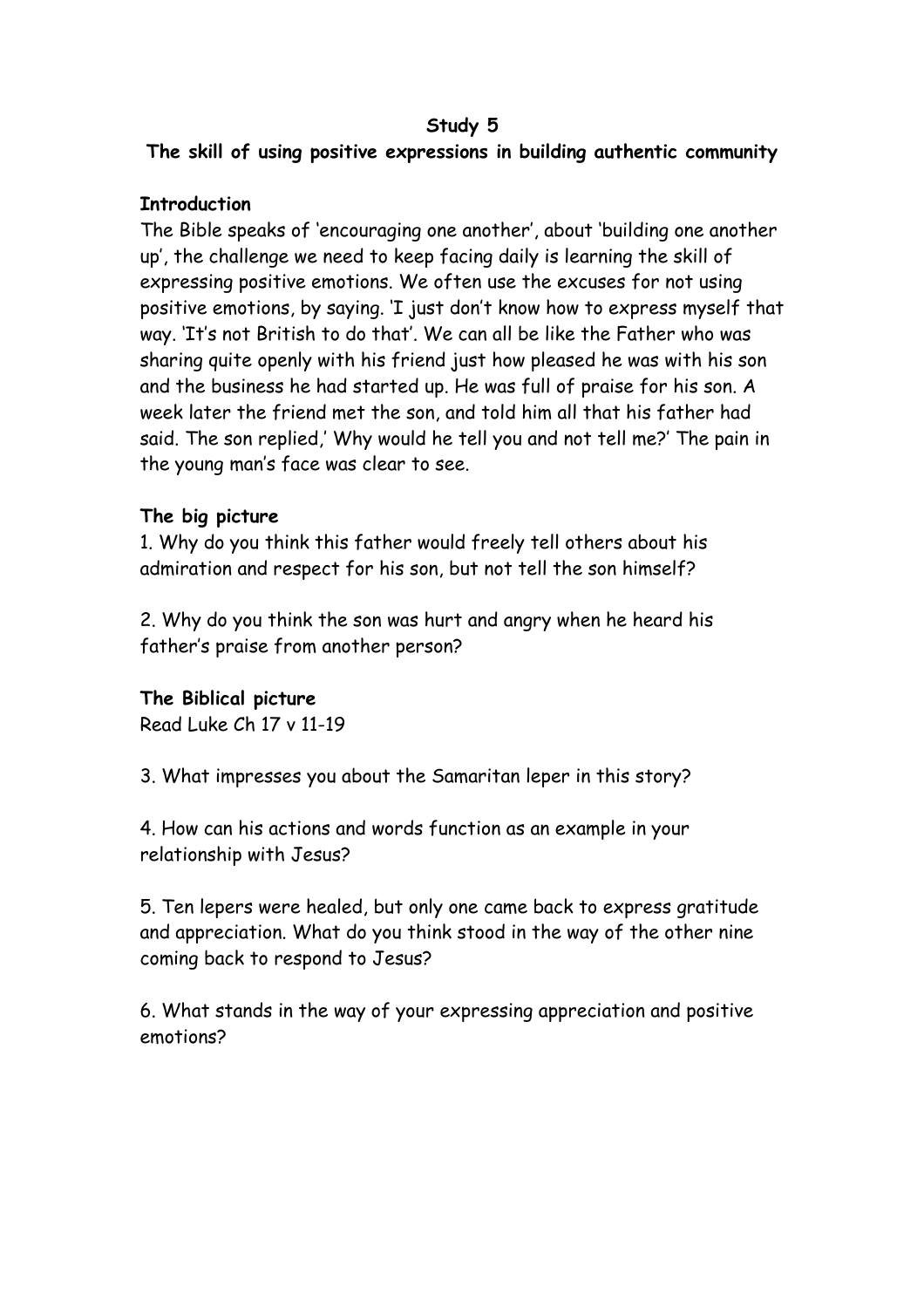### **Being in the picture**

It has been said that the eyes are the window of the soul. A look of encouragement, a look of love, a look of praise, can make all the difference. We seek out those who will acknowledge us with a look of love and affirmation.

7. Describe a picture you hold in your heart of a time when someone gave you a look of love. Why does this picture mean so much to you?

8. What is it in a person's look that builds you up and affirms you?

9. What is it in a person's look that can tear you down or bring pain to your heart?

It was Mark Twain who said 'I can live two months on one good compliment'.

10. We all carry around in our memories an 'audio file' of the encouraging and affirming things people have said to us. Relate one of these memories and say why it means so much to you?

11. Who is one person in your life who needs to hear a word of encouragement and love from you?

12. In what ways can your cell/ group members pray for you as you commit to honestly expressing your emotions to this person in the coming days?

If you study the life of Jesus you will see that Jesus did more than just offer a look of love, or a word of encouragement, he had a habit of using a loving touch.

13. Describe a time when someone reached out to you with a touch of love. What was it about their actions that made you feel loved?

14. Who is one person in your life who currently needs a touch of love?

15. What would be an appropriate expression of love towards this person?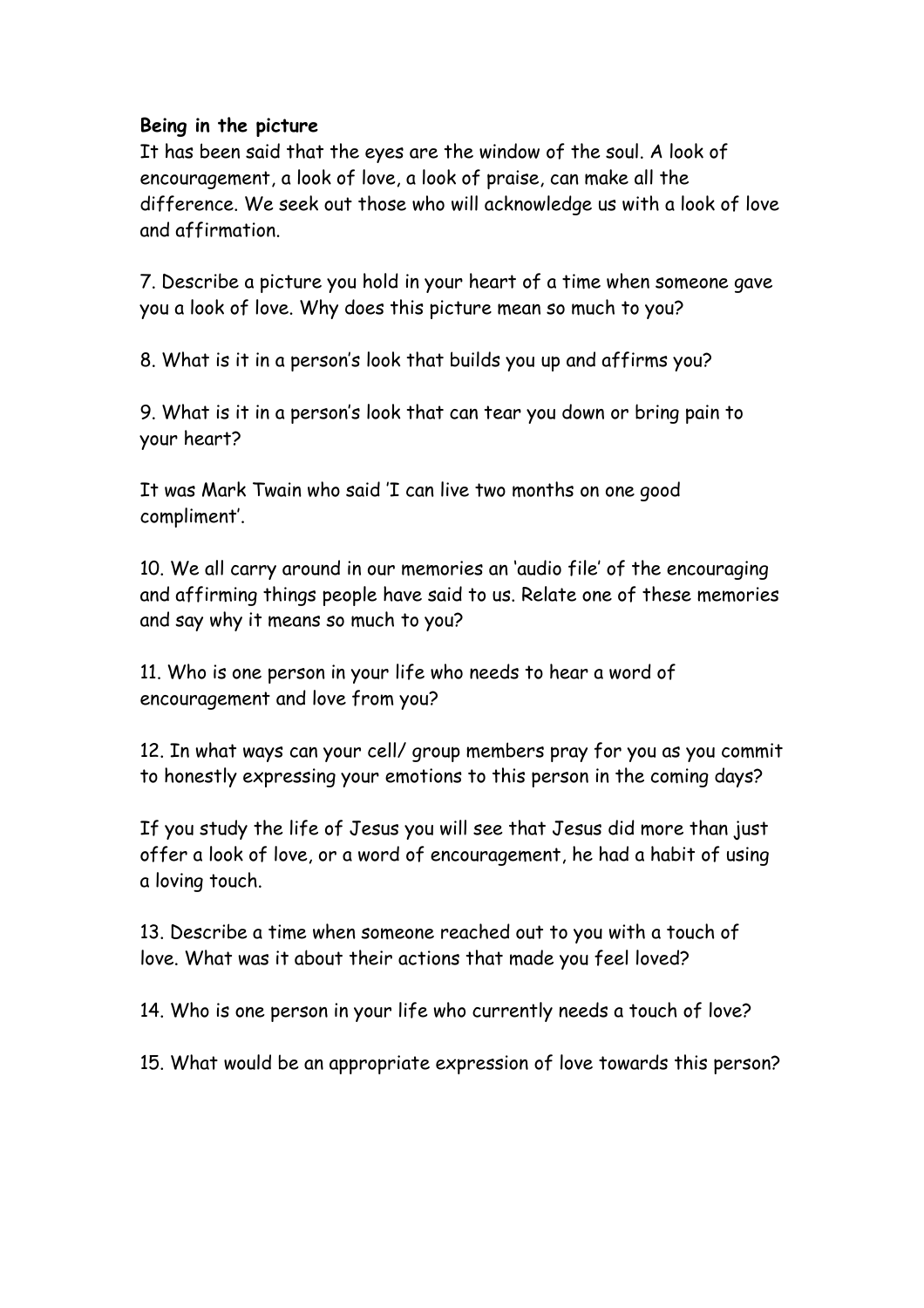## **Study 6**

# **How to receive truthful words in building an authentic community**

## **Introduction**

When someone summons up the courage to tell us the truth, we need to be ready to hear it. We need to look at the challenge of receiving and responding to the hard words other people speak to us. We have to learn to overcome our natural human instincts in order to receive the hard truth from others. It takes a tone of courage, self-control and maturity, to do this. We need to learn how to receive words of affirmation and encouragement in an appropriate way. It always pays to hear the truth. Relationships built on anything less than truth are destined for disaster.

# **The Big picture**

1. Tell about a time you heard the truth, responded to it, and were glad you did.

2. Tell about a time you refused to hear the truth or did not respond to the truth you heard, and regretted this decision

# **The Biblical picture**

Read James Ch 1 v 19-20

3. It can be painful to hear the truth. With this in mind, James gives us three guidelines or truth hearing.

Be quick to listen Be slow to speak Be slow to become angry

How do these guidelines function together to help us in the process of hearing the truth?

## **Being in the picture**

When we hear a truth we can have one of three primary knee-jerk reactions. Denial, retaliation, rationalisation

4. When someone speaks a hard truth to you, what are some of your reflexive responses?

5. How do you see patterns of one of the responses [denial, retaliation, or any other] in your relationships when it comes time to hear the hard truth?